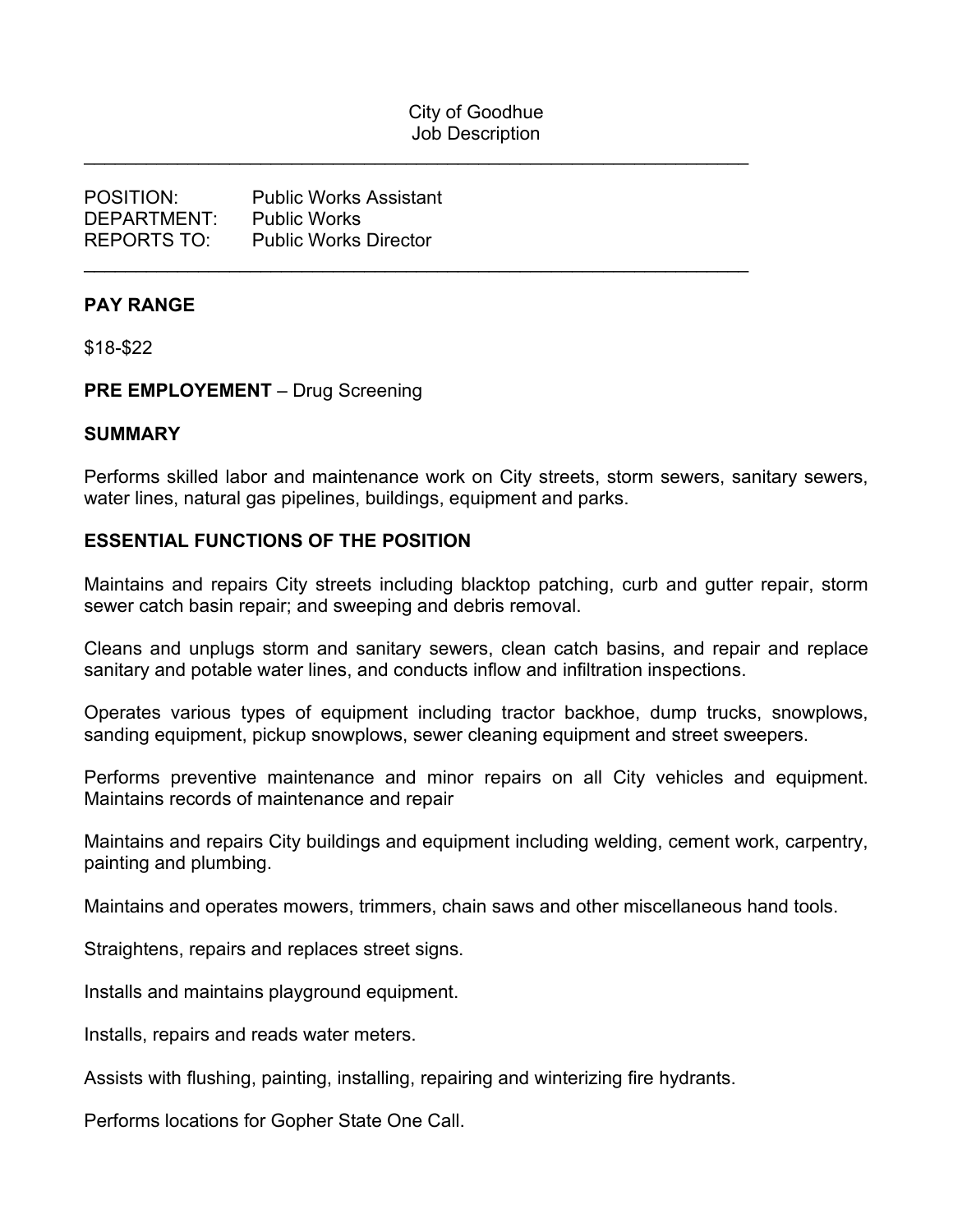Go through training and become qualified to and assist Goodhue Gas with service installs, repairs, and maintenance on Natural Gas pipelines and equipment.

Participates in a 24-hour, 7 day on-call rotation providing first response for emergencies that occur during unstaffed hours for the City of Goodhue and with the Goodhue Gas Commission.

Performs other duties as apparent or assigned.

### **QUALIFICATION REQUIREMENTS**

To perform this job successfully, an individual must be able to perform each essential duty satisfactorily. The requirements listed below are representative of the knowledge, skill, and/or ability required. Must be able and willing to pursue required licenses and training towards Class B Wastewater, Type 4 Biosolids, Class D Water Operator and Certified Pool Operator. Reasonable accommodations may be made to enable individuals with disabilities to perform the essential functions. Must be able to respond to emergency and gas calls within 20 minutes.

### **EDUCATION and/or EXPERIENCE**

High school diploma or general education degree (GED); and six months related experience in public works or vehicle maintenance or vocational training in automotive repair or equivalent.

### **LANGUAGE SKILLS**

Ability to read and comprehend instructions, correspondence, maintenance and repair manuals, mechanical and electrical drawings, and memos. Ability to write simple correspondence. Ability to effectively communicate with supervisors, co-workers, city staff, consultants, and the general public.

### **MATHEMATICAL SKILLS**

Ability to add, subtract, multiply, and divide in all units of measure, using whole numbers, common fractions, and decimals. Ability to compute rate, ratio, and percent. Ability to calculate area for estimating materials for street patching.

### **OTHER KNOWLEDGE, SKILLS, AND ABILITIES**

Working knowledge of equipment and vehicle maintenance and repair including procedures, methods, and tools.

Working knowledge of street, water main and sewer line maintenance including methods, tools, and practices.

Considerable ability to operate various types of light and heavy equipment. Ability to perform heavy manual labor.